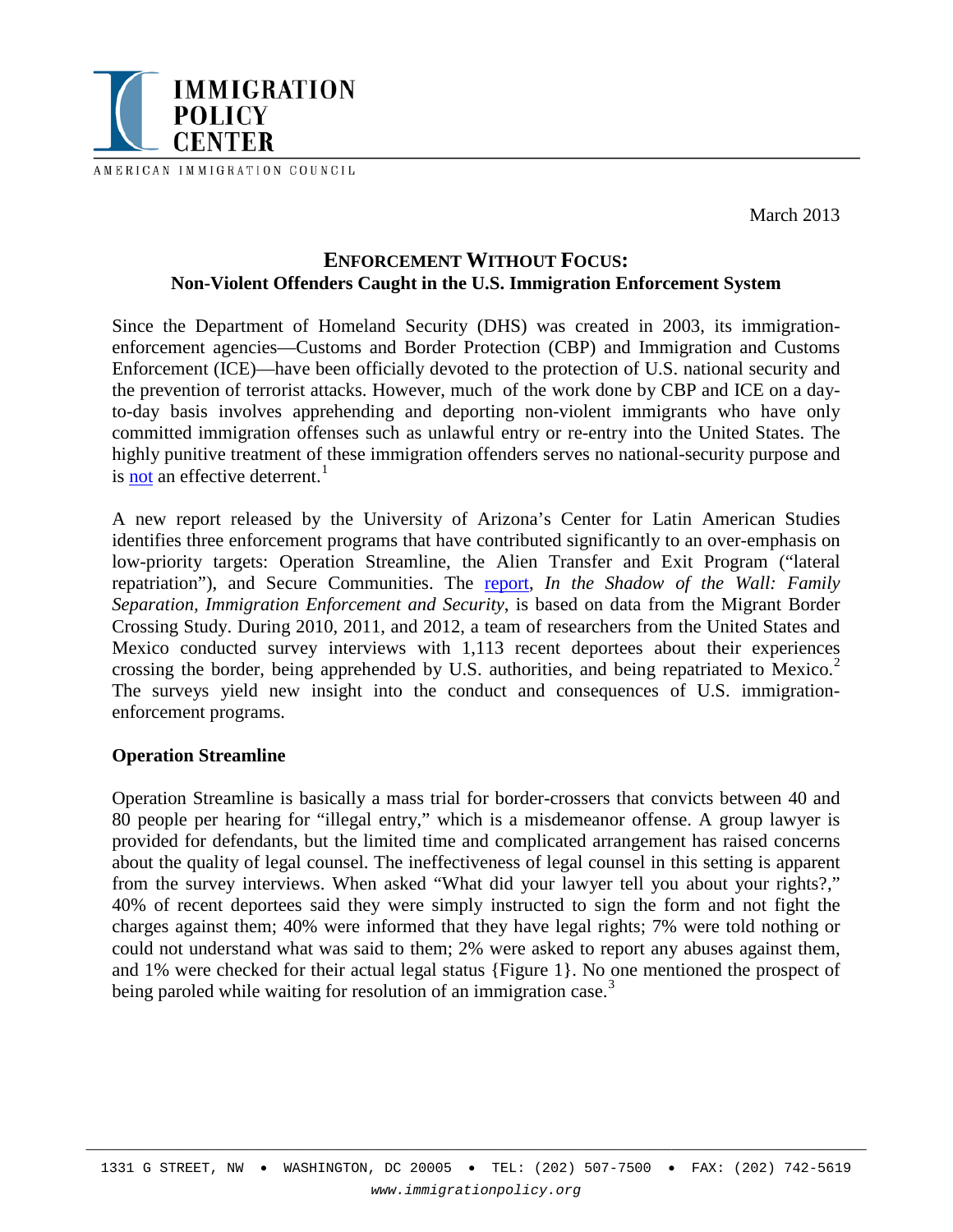"What did your lawyer tell you about your rights?" 40% 40% 40% 35% 30% 25% 20% 15% 10%  $7%$  $5\%$  $2%$  $1\%$  $0\%$ Sign the form You have rights Nothing Report abuses Let's check your legal status

Figure 1:



It is important to note that, while a first offense for unlawful entry carries a maximum six-month sentence, those who are convicted now have a criminal record based solely on an immigration offense that will exclude them from legal residence or entry. Moreover, if they are apprehended again, they will be charged with a felony for illegal re-entry and sentenced to a maximum twoyear sentence, although sentencing varies widely by district and judicial discretion. However, upon asking recent deportees what they understood about their sentence, only 71% mentioned that they would face some amount of jail time if they returned to the United States.<sup>[4](#page-3-3)</sup>

The changes in prosecution brought about by Operation Streamline account for much of the increase in deportation of "criminal aliens," simply because of the rise in immigration offenders whose activities were previously considered administrative offenses. Criminal prosecutions for illegal entry increased from 3,900 cases to 43,700 between Fiscal Year (FY) 2000 and FY 2010, and during the same period prosecutions for illegal re-entry increased from 7,900 to 35,800 {Figure 2}. Roughly 48% of all immigration prosecutions now come from illegal entry and 44% from illegal re-entry.[5](#page-3-4)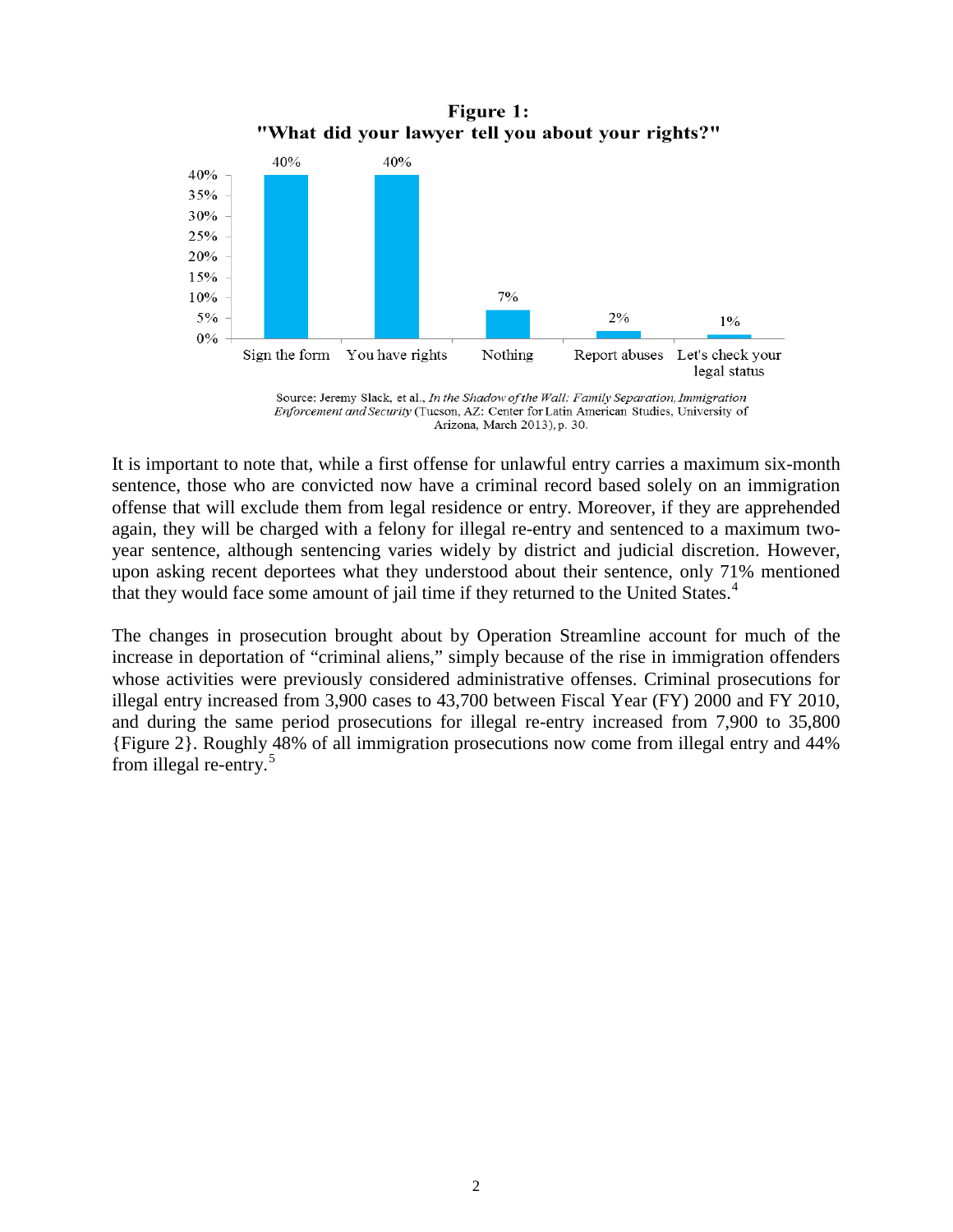

**Figure 2: Lead Charges for Criminal Immigration** 

Source: Transactional Records Access Clearinghouse, Syracuse University, "Illegal Reentry Becomes Top Criminal Charge," June 10, 2011.

Court records show that Operation Streamline has not resulted in more prosecutions of human smugglers and drug traffickers, but only in more prosecutions of undocumented migrants. The program overburdens the federal courts and fails to provide due process to many who may have a legal right to residency. Moreover, Streamline represents a violation of the U.S. Constitution by trying people en masse rather than as individuals. And, once people have been convicted in Operation Streamline, they have criminal records—meaning they will be incarcerated the next time they are apprehended. $<sup>6</sup>$  $<sup>6</sup>$  $<sup>6</sup>$ </sup>

## **The Alien Transfer and Exit Program (ATEP): Lateral Repatriation**

ATEP is another enforcement program with the explicit directive of breaking up smuggling networks. Under ATEP, the Border Patrol transfers apprehended migrants to a different sector along the border, sending them to unknown and unfamiliar territory. ATEP sends people away from the busiest point of undocumented crossing—the Arizona-Sonora region—to other areas where fewer people cross. One issue of great concern surrounding ATEP is the increase in deportation to Mexico's northeastern border, where drug-fueled violence has had a huge impact on migrants. About 30,000 more deportations than apprehensions now occur in this region. ATEP separates groups traveling together who rely on one another for safety. Since there are *coyotes* all along the border, sending people to unknown areas only makes the experience of dealing with *coyotes* more dangerous. Moreover, ATEP appears to have no impact on whether or not people will cross again.<sup>[7](#page-3-6)</sup>

#### **Secure Communities (S-Comm)**

[Secure Communities](http://www.immigrationpolicy.org/just-facts/secure-communities-fact-sheet) is a DHS program designed to identify immigrants in U.S. jails who are deportable under immigration law. Under S-Comm, participating jails submit arrestees' fingerprints not only to criminal databases, but to immigration databases as well, thereby allowing ICE to access information on individuals held in jails. $8$  S-Comm, and interior enforcement programs in general, target people who are already settled in the United States and have established a life here. For instance, almost half of the deportees who were removed from